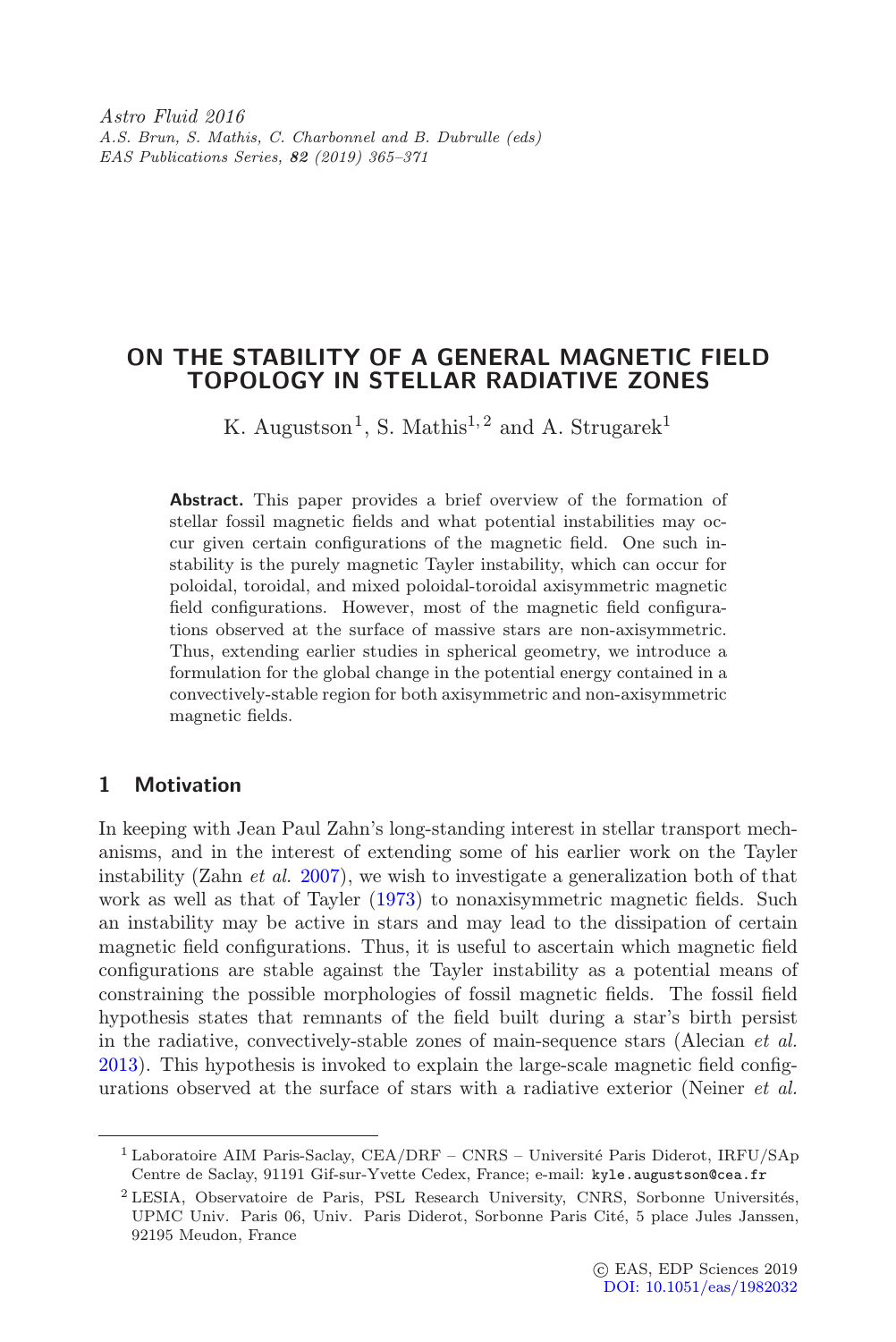

<span id="page-1-0"></span>Fig. 1. (a) A sketch of the transition from an initially fully convective, pre-main-sequence star to a main-sequence star with a stable radiative interior. A convective dynamo establishes the fossil field. Once convection has halted, it relaxes into a stable configuration during the evolution of the stable region. The stellar magnetic field is a superposition of dynamo-generated and fossil fields. The red arrow denotes the contraction of the convective envelope, the convectively-stable core is the yellow region encircled by a black line. (b) Tayler instabilities in a cylindrical current channel. From left to right: shows an equilibrium configuration for an azimuthal magnetic field, a varicose  $(m = 0)$  instability, and a kink type  $(m = 1)$  instability. Field lines are marked with arrows.

[2015;](#page-5-1) Braithwaite & Spruit [2015\)](#page-5-2). The magnetic field observed at the surface of massive stars is typically a non-axisymmetric oblique dipole or a similarly simple geometry (Moss et al. [1990;](#page-5-3) Walder et al. [2012;](#page-6-2) Wade et al. [2016\)](#page-6-3). Given the hydrodynamic similarity of the stably-stratified regions of massive and low-mass stars, such non-axisymmetric magnetic fields may also exist within these regions for low-mass stars (Strugarek et al. [2011\)](#page-6-4). Fossil magnetic fields have been proposed as an important source of angular momentum transport and mixing across the Hertzsprung-Russell diagram  $(e.g., Gough \& Mcln$ tyre [1998;](#page-5-4) Heger *et al.* [2005;](#page-5-5) Mathis & Zahn [2005\)](#page-5-6). Thus, constraining the stability of magnetic fields within the convectively-stable, radiative regions is important when characterizing their influence on the transport of angular momentum over evolutionary timescales. It is also useful to better understand the observed magnetic field geometry for intermediate and high mass stars and its consequences for the local stellar environment (e.g., Petit et al. [2012\)](#page-5-7).

As an example of how fossil fields can form, Figure [1a](#page-1-0) depicts the process of freezing out the magnetic field as an initially fully convective star evolves along the pre-main-sequence  $(e,q)$ , Emeriau-Viard & Brun [2017\)](#page-5-8), when the star undergoes gravitational contraction. Once convection has halted in the stably-stratified layers, the field will undergo a slow Ohmic decay if the field has a stable configuration or a fast Alfvénic decay if it is unstable. To determine which decay path the magnetic field will take, one can assess the stability of the system to small displacements of fluid elements. If the growth rate of those small perturbations is real and positive, the magnetic field undergoes the Tayler instability.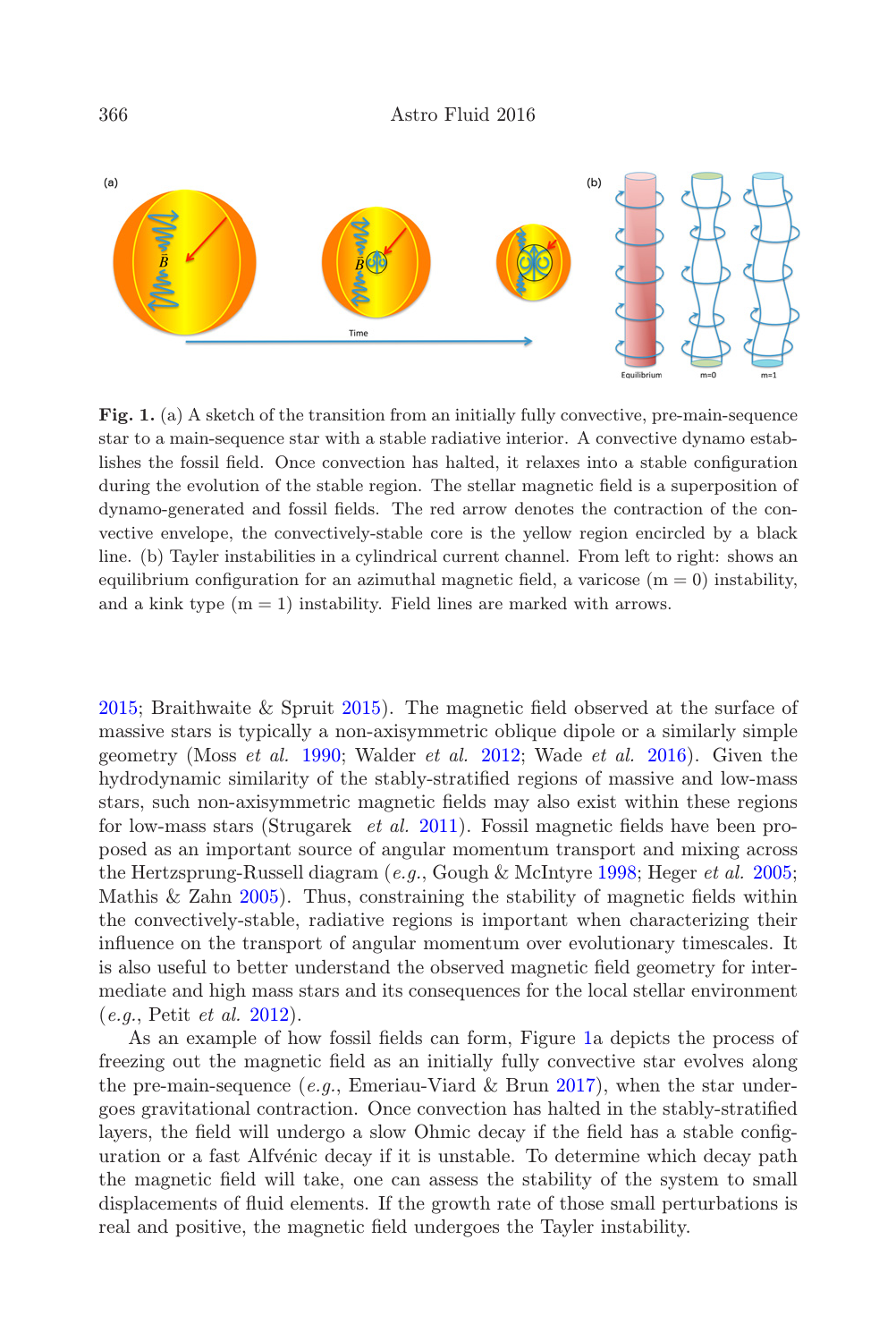### 2 The Tayler instability

The analyses of Tayler [\(1973\)](#page-6-1) and Markey & Tayler [\(1973\)](#page-5-9) address the stability conditions for toroidal and poloidal configurations of an axisymmetric magnetic field within a quiescent, stably-stratified medium. Three examples of the local instabilities arising in systems with an axisymmetric magnetic field are sketched in Figure [1b](#page-1-0). A stable equilibrium arises when the magnetic field has no associated current  $(e.g., if it is potential)$ , or if the Tayler stability criterion are met. However, when the current density or Lorentz force are sufficiently large, two other instabilities can be excited: the axisymmetric  $m = 0$  varicose instability or the  $m = 1$ kink instability, which is the most rapidly growing mode of the two. An analysis of the instabilities indicates that only certain mixed (poloidal and toroidal) configurations of axisymmetric magnetic fields are stable within the radiative regions of stars (Tayler [1980;](#page-6-5) Braithwaite [2009\)](#page-5-10). If one accounts for rotational effects, the characteristics of these axisymmetric systems are modified in that the Coriolis force enhances their stability (Pitts & Tayler [1985\)](#page-6-6). The nature of the equilibrium states of mixed-morphology magnetic fields has been considered extensively in both non-rotating and rotating systems (e.g., Prendergast [1956;](#page-6-7) Braithwaite  $\&$ Nordlund [2006;](#page-5-11) Braithwaite [2008;](#page-5-12) Duez & Mathis [2010;](#page-5-13) Duez et al. [2010;](#page-5-14) Duez [2011;](#page-5-15) Braithwaite & Cantiello [2013;](#page-5-16) Emeriau & Mathis [2015\)](#page-5-17).

The  $\sigma$ -stability analysis elaborated in Tayler [\(1973\)](#page-6-1) can be generalized to global-scale geometries as shown in Goossens [\(1980\)](#page-5-18). However, axisymmetric magnetic fields are only one component of the full magnetic field. Indeed, the analysis can be extended to configurations with both non-axisymmetric magnetic fields and differential rotation as established in an upcoming paper (Augustson et al. [2017\)](#page-5-19). The resulting stability criteria aid in isolating the possible magnetic field configurations within the stable regions of stars, thereby restricting the routes of angular momentum transport and limiting the types of interactions with the dynamo-generated magnetic fields established in convective regions.

#### 3 Fundamental equations

The linearized equation of motion under the Cowling approximation (Cowling [1941\)](#page-5-20) for a fluid element in a general, but non-rotating, coordinate system is

$$
\rho \frac{\partial^2 \xi}{\partial t^2} = \frac{1}{4\pi} \left[ (\nabla \times \delta \boldsymbol{B}) \times \boldsymbol{B} + (\nabla \times \boldsymbol{B}) \times \delta \boldsymbol{B} \right] - \delta \rho \nabla \Phi - \nabla \delta \boldsymbol{P},
$$

where  $\xi$  is the displacement,  $B$  the magnetic field,  $\rho$  the density, P the pressure,  $\Phi$  the gravitational potential. The Eulerian perturbations  $\delta$  of those quantities follow directly from the continuity, pressure, and induction equations as

$$
\delta \rho = -\nabla \cdot (\rho \xi), \qquad \delta P = -\xi \cdot \nabla P - \gamma P \nabla \cdot \xi, \qquad \delta B = \nabla \times (\xi \times B).
$$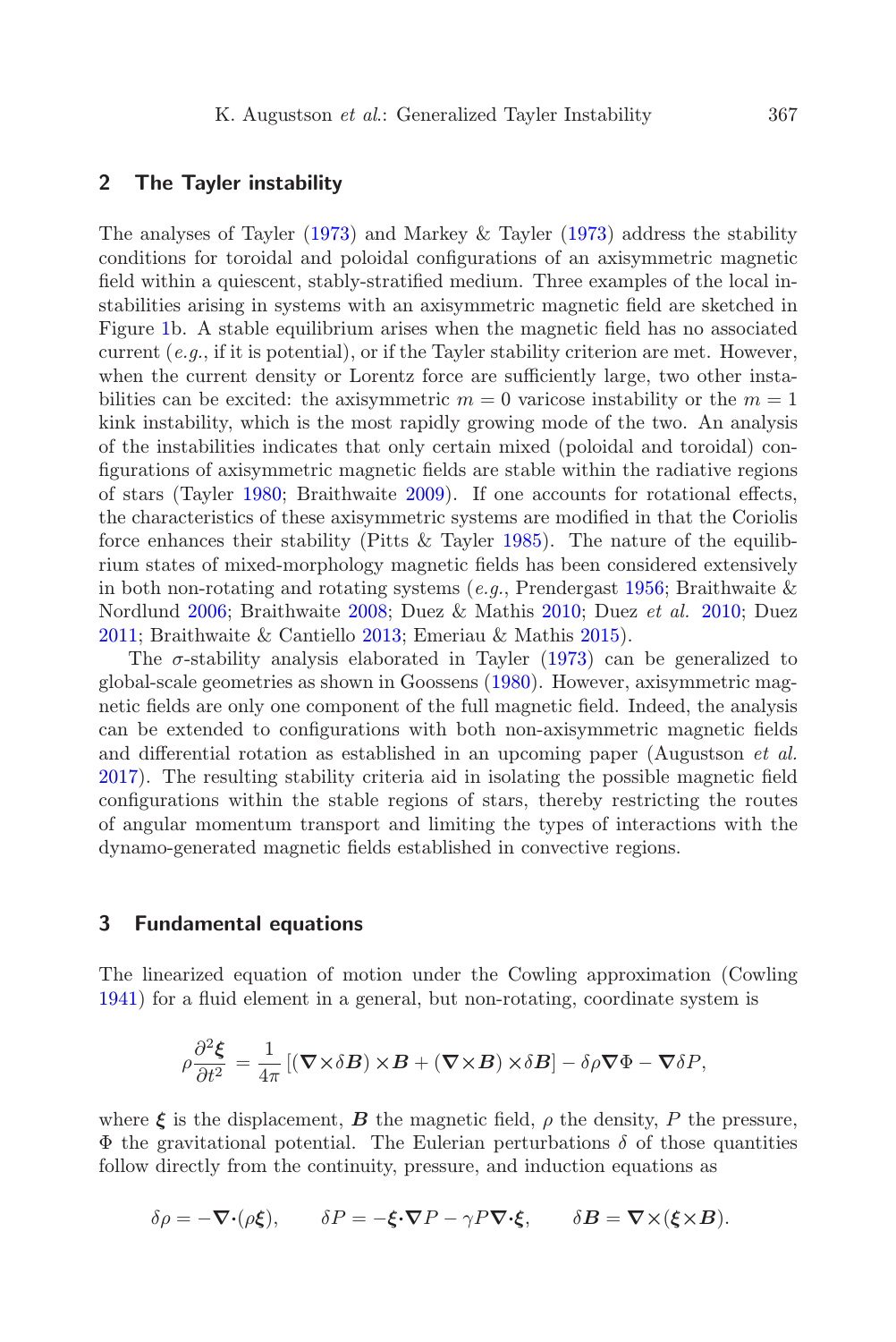Therefore, one has that

$$
\rho \frac{\partial^2 \xi}{\partial t^2} = \mathcal{F}[\xi; \rho, P, \Phi, B] = \nabla \cdot (\rho \xi) \nabla \Phi + \nabla [\xi \cdot \nabla P + \gamma P \nabla \cdot \xi]
$$

$$
+ [(\nabla \times \nabla \times (\xi \times B)) \times B + (\nabla \times B) \times (\nabla \times (\xi \times B))],
$$

where  $\gamma$  is the ratio of specific heats.

As in Bernstein et al. [\(1958\)](#page-5-21), one can consider simple solutions to the above equation that take the form  $\boldsymbol{\xi} = Re[\psi(\mathbf{x}) \exp(i\omega t)],$  for which the equation of motion yields  $-\omega^2 \rho \psi = \mathcal{F}[\psi]$ . It can be shown that the vector function  $\mathcal F$  is selfadjoint. With a properly defined inner product for the solutions  $\xi$ , one can see that the dispersion relationship for a general displacement in an arbitrary coordinate system is given by

$$
\omega^2 = -\frac{\langle \psi, \mathcal{F}[\psi] \rangle}{\langle \rho \psi, \psi \rangle} = -\int \psi^* \cdot \mathcal{F}dV \left[ \int \rho \psi^* \cdot \psi dV \right]^{-1} = 2\Delta W \left[ \int \rho \psi^* \cdot \psi dV \right]^{-1},
$$

where the integral is taken over the region of interest, which for stars are their convectively-stable zones.

The displacement is unstable if the change in the potential energy of the system  $(\Delta W)$  is negative. In general, one finds that this energy can be split into three parts as  $\Delta W = \Delta W_L + \Delta W_B + \Delta W_P$ , with  $\Delta W_L$  being the work due to Lorentz forces,  $\Delta W_B$  being the work due to buoyancy, and with  $\Delta W_P$  being the pressure work. To find general classes of magnetic fields that are stable in a given radiative region, one needs to be able to find an expression for the work that can be minimized. This is possible within the context of separable coordinate systems. For this work, the spherical coordinate system is used. Therefore, for compactness and expedience,  $\psi$ ,  $\rho$ ,  $P$ ,  $\Phi$ , and  $B$  are projected onto the spherical spin vector harmonics (SVH). The SVH are a complete orthonormal set of vector functions that are formed from specific combinations of the spherical harmonics and their derivatives (Varshalovich [1988\)](#page-6-8). When the work integrands are expanded on the SVH basis, one can show that

$$
\Delta W_L = \int_{r_b}^{r_t} dr r^2 \sum_{i=1}^4 \sum_{\substack{\ell, m, \nu, \mu, \lambda \\ \ell_i, m_i, \nu_i}} \lambda, \mu L_{\substack{\ell_1, \ell_2 \\ \nu_1, \nu_2}}^{m_1, m_2} \left( \psi_{\ell_3, \nu_3}^{m_3} B_{\ell_4, \nu_4}^{m_4} \right) \psi_{\ell, \nu}^{*m} \mathcal{J}_{\ell_3, m_3, \nu_3}^{\ell_2, m_2, \lambda} \mathcal{J}_{\ell_1, m_1, \nu_1}^{\ell, m, \nu}
$$

where each  $\ell$  ranges from zero to infinity, each m ranges between  $-\ell$  and  $\ell$ , and where  $\nu$ ,  $\mu$ , and  $\lambda$  range between -1 and 1. The integral is taken between radii  $r_b$  and  $r_t$ , which demark the bottom and top boundaries of the radiatively stable region. The  $J$  coefficients arise from the projection of the cross products of the SVH basis vectors in Equation 3.1 back onto the basis. The L symbol is a function of radius that arises from the Lorentz force, and thus it is a second-order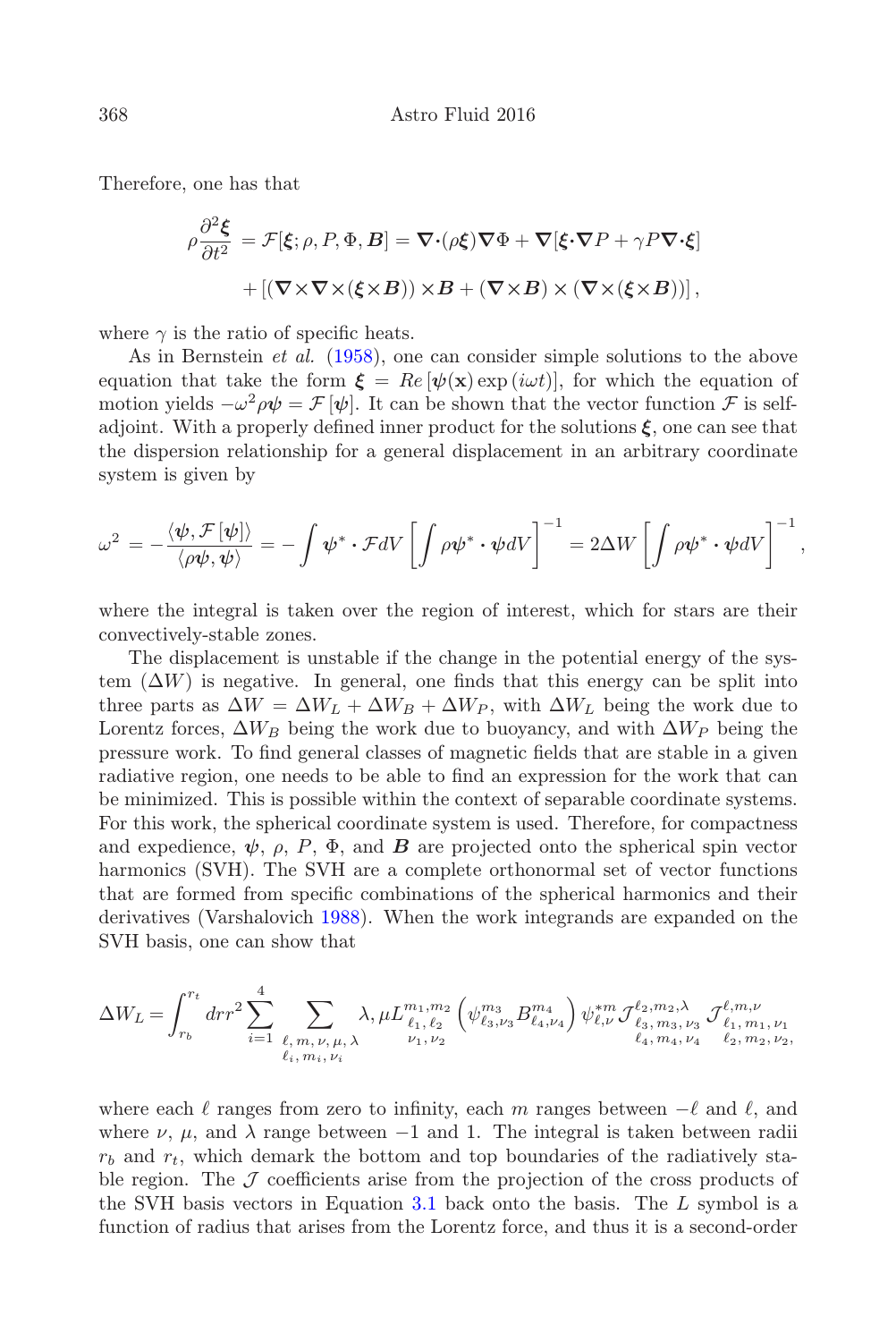differential operator involving the radial functions of the displacement and the magnetic field as

$$
\lambda, \mu L_{\ell_1, \ell_2}^{m_1, m_2} = -\frac{B_{\ell_1, \nu_1}^{m_1}}{4\pi} \left[ E_{\nu_2, \lambda}^{\ell_2, m_2} \frac{\partial^2}{\partial r^2} + \frac{F_{\nu_2, \lambda}^{\ell_2, m_2}}{r} \frac{\partial}{\partial r} + \frac{G_{\nu_2, \lambda}^{\ell_2, m_2}}{r^2} \right] \psi_{\ell_3, \nu_3}^{m_3} B_{\ell_4, \nu_4}^{m_4} \mathcal{I}_{\lambda, \mu} \n+ \frac{1}{4\pi} \left[ D_{\nu_1, \lambda}^{\ell_1, m_1} \frac{\partial B_{\ell_1, \lambda}^{m_1}}{\partial r} + C_{\nu_1, \lambda}^{\ell_1, m_1} \frac{B_{\ell_1, \lambda}^{m_1}}{r} \right] \n\times \left[ D_{\nu_2, \mu_2}^{\ell_2, m_2} \frac{\partial}{\partial r} + \frac{C_{\nu_2, \mu}^{\ell_2, m_2}}{r} \right] \psi_{\ell_3, \nu_3}^{m_3} B_{\ell_4, \nu_4}^{m_4},
$$

where the coefficient matrices  $C, D, E, F$ , and G describe the projection of the curl and double curl operators onto the spin vector harmonic basis, and  $\mathcal I$  is the unit tensor. Assuming that the star is spherically symmetric, namely that the gradient of the gravitational potential is only in the radial direction, then one has that  $g = -\partial_r \Phi$ . So, tackling the buoyancy work integral, it can be seen that

$$
\Delta W_B = \int_{r_b}^{r_t} dr r^2 g(r) \sum_{\substack{\ell, m, \ell_1 \\ \ell_2, m_2, \nu_2}} \frac{(-1)^{m_2}}{2\ell + 1} \left( \sqrt{\ell + 1} \psi_{\ell, 1}^{*m} - \sqrt{\ell} \psi_{\ell, -1}^{*m} \right) \mathcal{M}_{\ell, \nu}
$$

$$
\times \left[ \mathcal{K}_{\ell_1; \frac{-m}{\ell_2, \nu_2}, \nu} \rho_{\ell_1}^{m_2 - m} \psi_{\ell_2, \nu_2}^{m_2} \right],
$$

Similarly, the pressure work integral can be identified as

$$
\Delta W_P = \int_{r_b}^{r_t} dr r^2 \sum_{\substack{\ell, m, \ell_1 \\ \ell_2, m_2}} \frac{1}{\sqrt{(2\ell+1)(2\ell_2+1)}} \mathcal{M}_{\ell, \nu} \left[ \psi_{\ell, \nu}^{* m + m_2} \right] \n\{ (-1)^{m+m_2} \gamma \mathcal{H}_{\ell, \ell_1, \ell_2}^{m, m_2} P_{\ell_1}^m \mathcal{M}_{\ell_2, \nu} \left[ \psi_{\ell_2, \nu}^{m_2} \right] + \sum_{\nu_1} \psi_{\ell_1, \nu_1}^m \mathcal{N}_{\ell_2, \nu} \left[ \mathcal{K}_{\ell_1, \nu_1}^{m, m_2} P_{\ell_2}^{m_2} \right] \},
$$

Here,  $\mathcal H$  and  $\mathcal K$  are coefficients related to the 3-j and 6-j symbols that arise from integrals over products of SVH that are then either projected onto the scalar spherical harmonics, which, along with  $J$ , are closely related to those defined in Varshalovich D.A. et al. [\(1988\)](#page-6-8) and Strugarek et al. [\(2013\)](#page-6-9). Note also that

$$
\mathcal{M}_{\ell,\nu} = \sqrt{\ell+1} \left( \frac{\partial}{\partial r} + \frac{\ell+2}{r} \right) \delta_{\nu,1} - \sqrt{\ell} \left( \frac{\partial}{\partial r} - \frac{\ell-1}{r} \right) \delta_{\nu,-1},
$$

$$
\mathcal{N}_{\ell,\nu} = \sqrt{\ell+1} \left( \frac{\partial}{\partial r} - \frac{\ell}{r} \right) \delta_{\nu,1} - \sqrt{\ell} \left( \frac{\partial}{\partial r} + \frac{\ell+1}{r} \right) \delta_{\nu,-1}.
$$

## 4 Conclusions

Utilizing the projected form of  $\Delta W$ , stability criterion can be found for which the system with a chosen general magnetic field is linearly stable or unstable to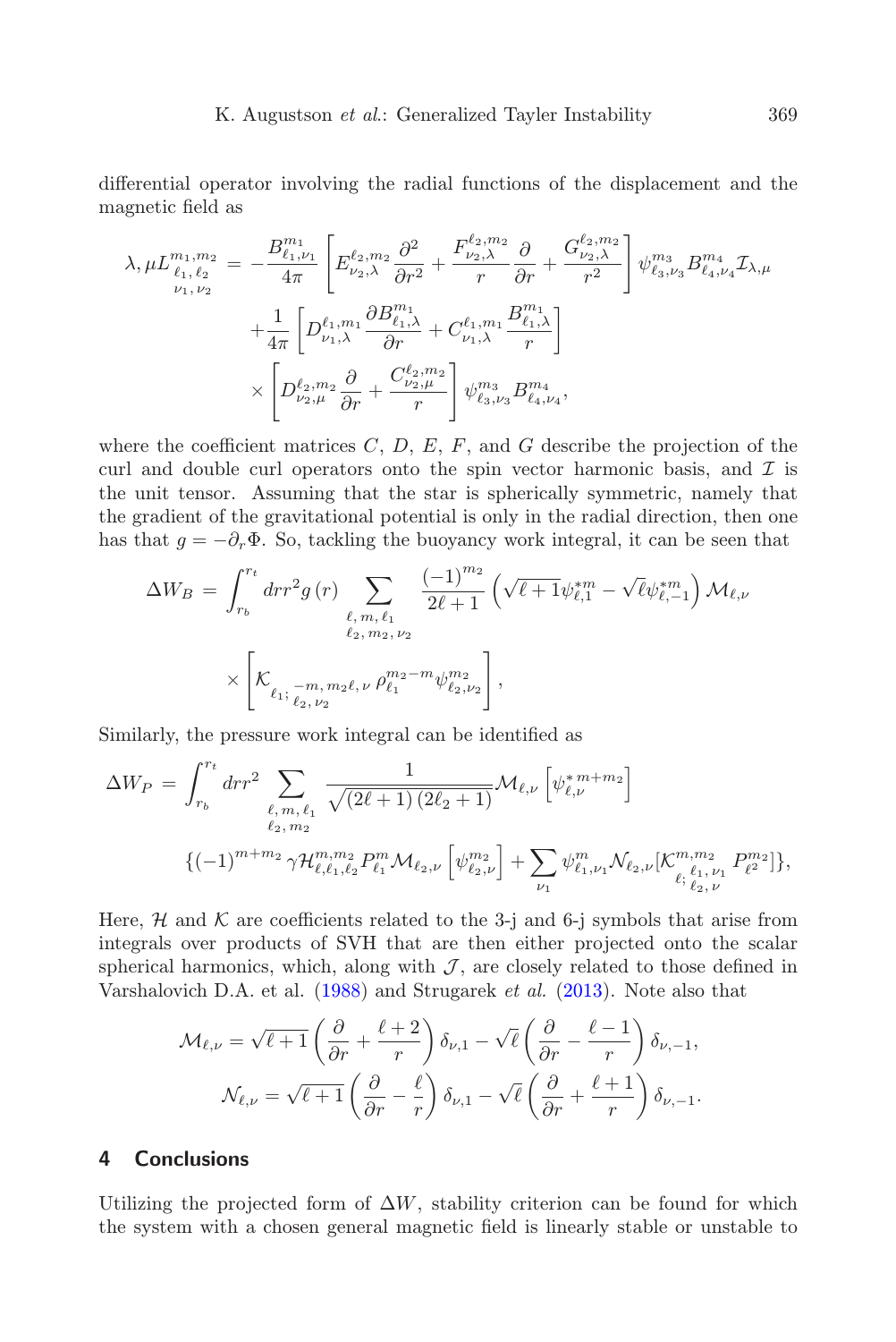an arbitrary displacement by integrating the terms with radial derivatives of  $\psi$ by parts and then explicitly minimizing the radial integrals with respect to  $\psi$ . This will be demonstrated more completely in an upcoming paper (Augustson et al. [2017\)](#page-5-19). Applying such criterion to stellar radiative zones will permit the determination of the stability of certain classes of magnetic fields that have a broad range of non-axisymmetric components. Possibly, one may ascertain why the most common magnetic field configuration observed has the magnetic symmetry axis oblique to the stellar rotation axis.

K.C. Augustson and Stéphane Mathis acknowledge support from the ERC SPIRE 647383 grant. A. Strugarek acknowledges support from the Canadian Institute of Theoretical Astrophysics (National Fellow) and from the Canadian Natural Sciences and Engineering Research Council.

### References

<span id="page-5-0"></span>Alecian, E., Wade, G.A., & Catala, C., et al., 2013, MNRAS, 429, 1027

- <span id="page-5-19"></span>Augustson, C., Mathis, S., & Strugarek, A., 2017, A&A, in prep.
- <span id="page-5-21"></span>Bernstein, I.B., Frieman, E.A., Kruskal, M.D., & Kulsrud, R.M., 1958, Pro. R. Soc. London Ser. A., 244, 17
- <span id="page-5-12"></span>Braithwaite, J., 2008, MNRAS, 386, 1947
- <span id="page-5-10"></span>Braithwaite, J., 2009, MNRAS, 397, 763
- <span id="page-5-16"></span>Braithwaite, J., & Cantiello, M., 2013, MNRAS, 428, 2789
- <span id="page-5-11"></span>Braithwaite, J., & Nordlund, Å., 2006, A&A, 450, 1077
- <span id="page-5-2"></span>Braithwaite, J., & Spruit, H.C., 2015, ArXiv e-prints
- <span id="page-5-20"></span>Cowling, T.G., 1941, MNRAS, 101, 367
- <span id="page-5-15"></span>Duez, V., 2011, Astronomische Nachrichten, 332, 983
- <span id="page-5-14"></span>Duez, V., Braithwaite, J., & Mathis, S., 2010, ApJ, 724, L34
- <span id="page-5-13"></span>Duez, V., & Mathis, S., 2010, A&A, 517, A58
- <span id="page-5-17"></span>Emeriau, C., & Mathis, S., 2015, in IAU Symposium, Vol. 307, New Windows on Massive Stars, ed. G. Meynet, C. Georgy, J. Groh, & P. Stee, p. 373
- <span id="page-5-8"></span>Emeriau-Viard, C., & Brun, A.S., 2017, ApJ, 846, 8
- <span id="page-5-18"></span>Goossens, M., 1980, Geophys. Astrophys. Fluid Dyn., 15, 123
- <span id="page-5-4"></span>Gough, D.O., & McIntyre, M.E., 1998, Nature, 394, 755
- <span id="page-5-5"></span>Heger, A., Woosley, S.E., & Spruit, H.C., 2005, ApJ, 626, 350
- <span id="page-5-9"></span>Markey, P., & Tayler, R.J., 1973, MNRAS, 163, 77
- <span id="page-5-6"></span>Mathis, S., & Zahn, J.-P., 2005, A&A, 440, 653
- <span id="page-5-3"></span>Moss, D.L., Mestel, L., & Tayler, R.J., 1990, MNRAS, 245, 550
- <span id="page-5-1"></span>Neiner, C., Mathis, S., Alecian, E., et al., 2015, in IAU Symposium, Vol. 305, Polarimetry, ed. K. N. Nagendra, S. Bagnulo, R. Centeno, & M. Jesús Martínez González, p. 61
- <span id="page-5-7"></span>Petit, V., Owocki, S.P., Oksala, M.E., & MiMeS Collaboration, 2012, in Astronomical Society of the Pacific Conference Series, Vol. 465, Proceedings of a Scientific Meeting in Honor of Anthony F.J. Moffat, ed. L. Drissen, C. Robert, N. St-Louis, & A.F.J. Moffat, p. 48